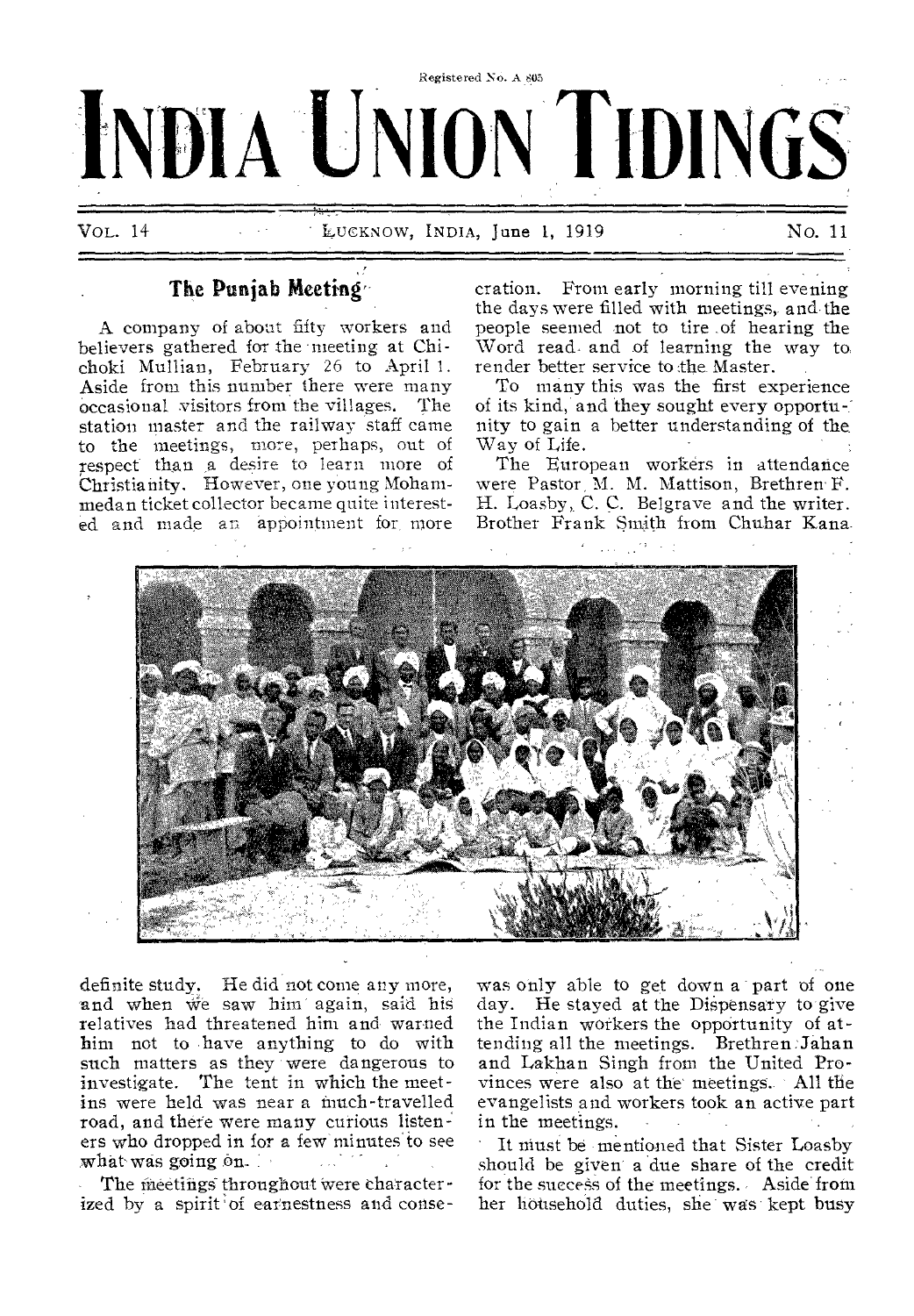all the-day, ministering to the sick and looking after the comforts of the Indian believers.

Brother and Sister Loasby, have a very neat, comfortable bungalow. They have irrigation, and-soon will have a nice grove of fruit. trees.and a good lawn. Situated as they are in the midst of a prosperous community, we should' soon see a good company of believers gathered out of dark-; mess into' the light. There seems to be a good spirit toward the mission and there is every evidence that we will reap 'a harvest there. The people now believe that we have come to stay. They had been told before that we would be off again as soon as we could get all out of them that we desired. But now they see that we are building there and intend to stay.

At the close of the meeting, there were fourteen baptized in the canal 'a short distance from: 'the bungalow. Some of these have been with us a long time and others are new converts. There were three direct from heathenism. One of these, an old man, when questioned 'as to his Object 'in taking this step, said he wanted to fulfil all the plan and do as Jesus did. He-could not read, and all that he knew of the Way of Life was what he had been taught by the native evangelists. But he said that there was a change in his life, and he knew it was from God, and he wanted to be baptized and set his face steadfastly toward that beautiful home prepared for the faithful.

All the workers left the meeting of good courage, and filled with a determination to make the year to come one of victory, and by the help of the Lord to see greater<br>results for His glory. I. F. BLUE. results for His glory.

### **Visit to the Bombay Presidency**

After the conclusion-of-the South India meetings it was the privilege of the writer to spend twelve days with the workers in the Bombay Presidency. On Sabbath, the twelfth of April, the ordinances were<br>celebrated with the Bombay church. celebrated with the Bombay There was a good attendance of believers, and a blessed time was spent together around the Lord's table.

Brother Scanlon and Sister. Bruce are carrying on evangelistio work among the English speaking people of Bombay city. Already some fruit is, seen, and the outlook is quite encouraging. We fully expect that as a result of persevering effort the Bombay church will be greatly strengthened.

This church sets a good example in faithfulness and liberality in the payment of tithes and offerings. Although the membership is only thirty-four the amount of tithe paid for the first quarter of 1919 was Rs. 1297, while the Sabbath school offerings for the same quarter amounted to Rs. 375, and an annual offering of Rs. 272, was given.  $\cdots$  .  $\cdots$ 

Brother and Sister-Kimble have secured a Very,firie flat at Chowpatty for the treatment room work. There is a growing patronage, and many friends are being made among a good class of people.

With Brother Scanlon I visited for the first time the believers at Lonavla. I also spent a pleasant day with Brother Wood at the Kalyan station. On the way north to Lucknow with my family we were joined at Nassik by Brother R. E. Loasby, who rode with us as for as Maninad, thus giving us opportunity to talk together concerning the work. As our train passed Lasalgaon we, had a good view of the bungalow being erected there.

We hope that we shall soon see re-inforcements enter the Bombay field, and that a prosperous future will open to this W. W. FLETCHER.

#### **Literature Work Burma**

It is some time since a report regarding our literature work in Burma appeared in Union Tidings."

Although there are only two of us in Burma giving our whole time to this line of work, the amount of literature that is being circulated month by month is very encouraging.

A letter just received from, Bro. Roberts tells of a very interesting visit down to Tavoy and Mergui, the lowest point of Burma. His sales for the month of March realised Rs. 264-10-6. This is very good for one of our native brethren. Bro. Roberts adds, after referring to his report, "I expect to do very much better this time."

During February of this year Lmade a very interesting trip to the uppermost point in Burma, right on the Chinese frontier,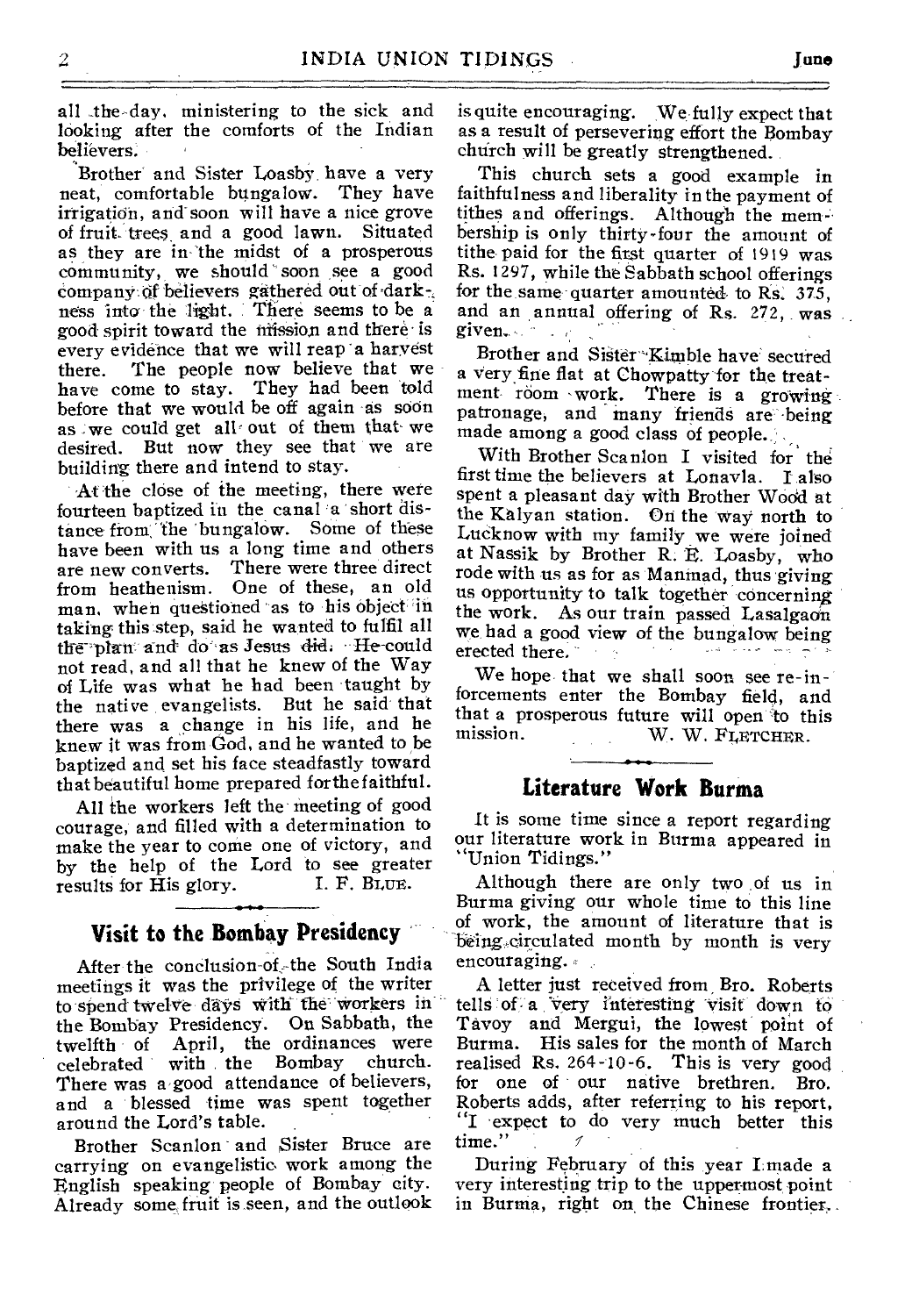All the villages of any size between Mandalay and Myitkyina were canvassed, and in all a large number of papers and tracts were sold. If our literature work grows as much in the next five years as it has in the past five years, one canvasser will not be able to\_handle all of the papers published. At the present time I carry a supply of papers in ten of the Vernaculars, also, Chinese...& English. One does not need many of each of these before one's grip is about full. In addition to the papers\_ we carry Burmese. "Bible Readings", "Guide to Health" and a few smaller tracts, "World War" in Chinese, and one or two small books in English.

Speaking for Bro. Roberts and myself I', can say we are of good courage. Our hearts are in the literature work and it is our desire to push it forward. We believe that it is by the literature that the message will finally be given to Burma. We thank God for the success  $He$  has given in the past and also thank him for the,faith we have in what will yet be accomplished. '

At the time of writing  $I$  am on vacation, enjoying the company of my wife and children and the cool scented atmosphere of the pine trees and hills of Kalaw.

W. CARROTT.

#### -0-•••••• **Our " Signs" Work.**

Is it possible that some of our *Tidings*  circle are not' fully acquainted with our plans for the circulation of the " Signs of the Times"? It is now eight weeks since we saw the last copy of our Lucknow paper, and many greatly miss its monthly visits. But, with a little effort I believe we can make up for its disappearance.

Are you aware that we have placed an order for 2,000 copies of the American " Signs of the Times" to replace our local paper? We must dispose of these papers, and we want your help in the effort. We can do something at this end, but we cannot do it all. Without your help the effort will not be fully successful. Do you think that 2,000 papers is more than India needs? If you feel sure that Heaven is satisfied with our present attainments, then, but not till then, can you cease your efforts to bring the truth before the English speaking population of our great field through the agency of this splendid periodical:

The terms are generous. Just look at the rates given below :—For Clubs, 2 to 5 copies to one address, as. 1 per copy, postage extra. For Clubs, 6 or more copies' to one address, as. 1 per copy, post free. Single yearly subscriptions, Rs. 4/8/- in advance.

You do not need to wait two or three months before seeing your first papers come to hand. From current numbers we can supply your orders as soon as we receive them. This will appeal to those handling the papers we feel sure.

What have you already done to help? and what are you willing to do? Are-you going to allow the whole of the burden to fall upon others? It will mean a big lift, if we are to reach our aim; but can we afford' to fall short ? We look to every Tidings reader throughout the field, yes, and to every member, to help in this effort, and to help *now.* 

In the transition from one paper to another, naturally, we have lost ,a large number of subscribers, and our lists have perceptibly shrunk. But we are confident yoti will.do your best to help us renew our lists.

For the willing worker is held out the promise of participating in the joy of the Lord—the joy of seeing Souls saved in the kingdom. That the "Signs" is a soulsaving agency is proved by the ever increasing number of those who have found the way everlasting through the truths forcibly presented there. Do not ask to be excused, but come up to the " help of the Lord", and we shall see our lists growing daily, and our aim well within our grasp.

F. *3.* BUTLER.

#### **Good Company**

The young man who studies the Bible will find himself in company with the strong minded men of the ages. He need make no apology for giving much time to the Book which has engaged the most serious attention of painters like Raphael; of sculptors like Thorwaldsen; of musicians like Mozart; of lawyers like Blackstone; of orators like Bright; of business men like William E. Dodge; of physicians like Harvey; of philosophers like Locke. and Mill; of poets like Milton and Tennyson.

*—Youth's Comrade.*